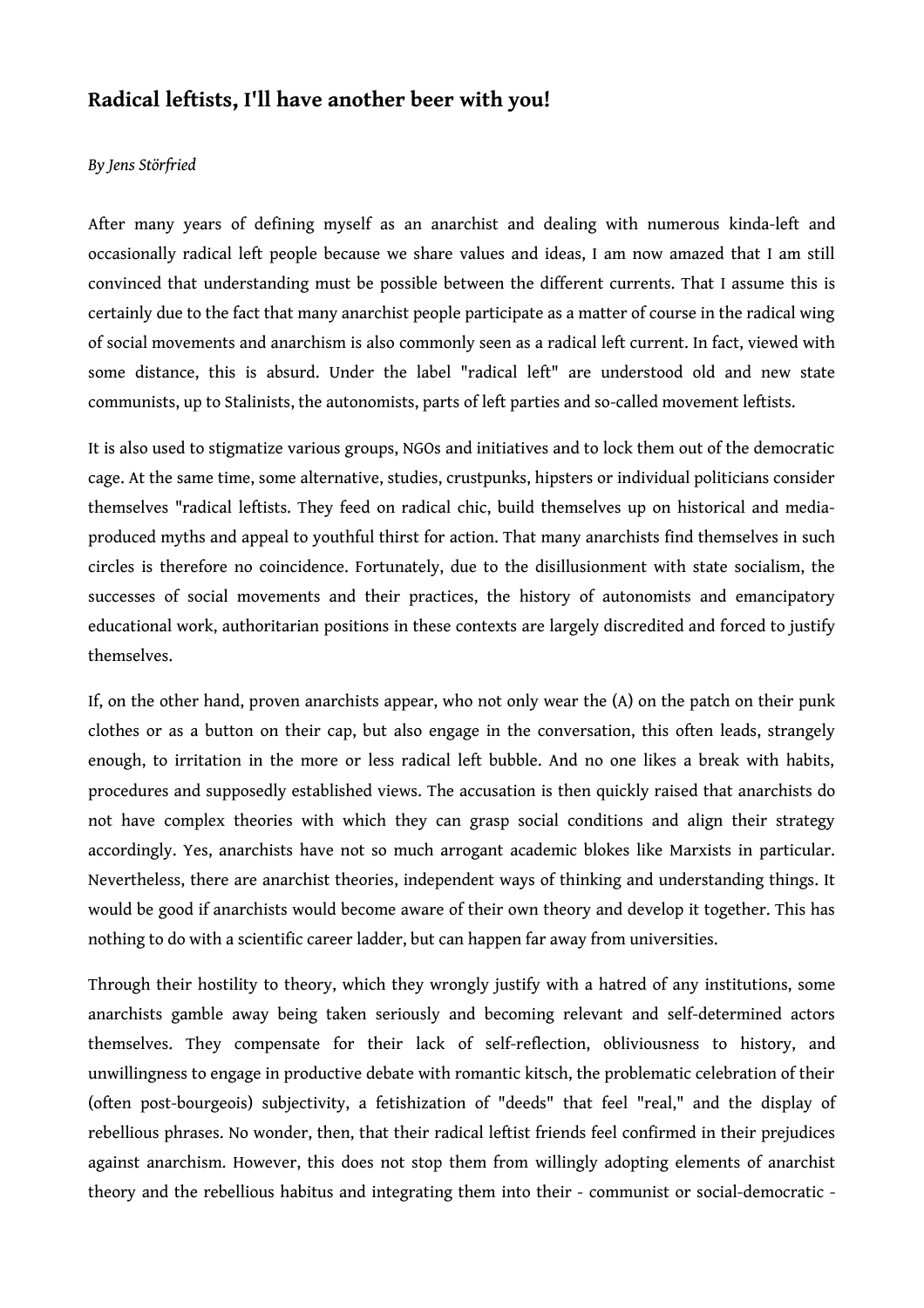theories and positions. This leads to the strange constellation that numerous figures of thought, styles and practices that originated in anarchism are widespread in the somehow left-wing and radical left scenes today in the form of rudiments, but in the same course anarchism can hardly establish itself (in the German-speaking area) as an independent project.

Anarchists usually share the same values with other socialists, even if the agendas of how these should or can be implemented and lived often diverge. Those who can only think idealistically think that this is a question of different "ideas", which in fact are only a surface phenomenon. I realize again and again that I have a lot in common with left-wing radicals. However, I am all the more disturbed that we often draw such different conclusions from our shared values, knowledge and histories. This has something to do with our self-image, indeed with our own relationship to society and politics. Anarchists do not see themselves as an extra-parliamentary opposition. They rely on a voluntary and decentralized selforganization from below and emphasize the autonomy of the actors. To come to this point of view, it means to have had the experience of being outside of this system and its logics - and to take this position as a starting point for one's own critique and practice within the society of which we are always a part.

This is where opinions differ. Radical leftists often find it difficult to comprehend what it is like, beyond seemingly radical phrases, to say no to the state and domination in general; to reject them. Even as radical leftists, they still relate too strongly, to existing political institutions, mindsets and practices, rather than truly self-organizing and self-determining. There can be no such thing as a 'just' social order. But another, clearly better one: A federative network of decentralized autonomous communities, in which those associated in them organize themselves voluntarily and horizontally. "Rejecting any order" is nothing more than an adolescent affect to which many left-wing radicals also succumb, who, according to Marxist or nihilist - i.e. post-bourgeois - dogmas, believe that negation is everything. Certainly we do not need a "revolutionary mass". But we can orient and form ourselves here and now in a social-revolutionary way, take ourselves seriously in it, take responsibility and fight for emancipatory aspirations.

In this respect, anarchism was and is part of the plural socialist movement. In this there are numerous contradictions and also differences. Being "leftist" is not a criterion for anything. But neither is being an anarchist. It depends on what people do and how they do it. Sure, people can claim to consistently reject the state and domination. Without a well-founded social critique, however, this is only an empty radical leftist shell, which is not filled with content. Anti-authoritarian communists are sometimes more honest in scaling down their grandiose claims, precisely so that they can aim at the whole. In doing so, however, they are dealing with the homemade contradiction between "revolutionary" and "reformist" orientation. Anarchists strive to resolve this contradiction, because from the perspective of self-organization and self-determination, there need not be a contradiction between the two if prefigurative politics is pursued. This means that means and goals are always aligned and a pragmatic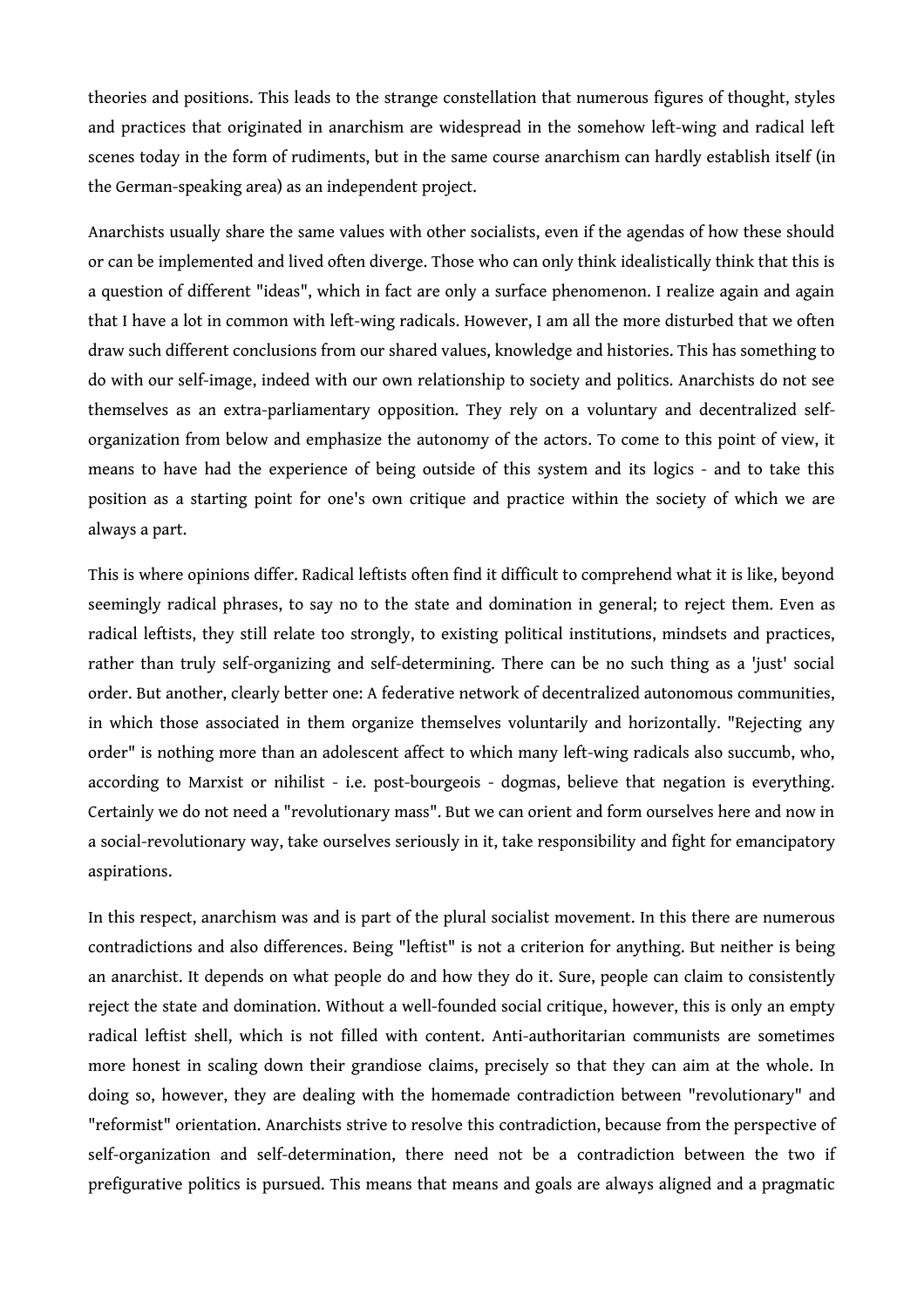everyday practice is combined with the great longing for anarchy. They can bring this specificity to the diversity of the plural radical and emancipatory scene.

Nevertheless, anarchism does not necessarily have to be part of the radical left at any price. What is important is that anarchists define themselves - just like other currents and social groups and classes affected by oppression, exploitation and alienation. If one considers oneself hostile to the state, it is crucial to understand it as a relation of domination. To refuse it means to abolish the society that is formed by domination and through which it is maintained. This per se cannot be done through purely individual acts, even though subjective distancing is a starting point for self-determination and its effects should not be underestimated. This is also a precondition for adopting a truly confrontational stance and developing autonomous approaches. This means not orienting oneself first to what framework conditions the state prescribes, how people are supposed to do politics, what can be communicated, or what is supposedly strategically right based on analysis. It means to determine oneself in autonomous groups instead of joining a party or swimming along at its edge. It means living up to one's own ethical standards, organizing in an egalitarian way, connecting one's own life to autonomous (anti)politics, and producing direct action. Crucial here, however, is to relate to others who are doing similar things.

The struggle for the realization of social freedom has very concrete effects on the living conditions of people who, as struggling subjects, reclaim their dignity. When the different fields of struggle and groupings are related to each other and common visions are developed from their experiences, the concrete utopia of a new social order also emerges. To visualize in detail would be an idealistic pipe dream or potentially totalitarian ideology to "improve" the world. To reject it is an anti-authoritarian reflex, which starts from the negative, i.e. liberal, understanding of freedom and in its belief in an "absolute uncompromisingness" towards "every order and morality" ultimately merely reflects the isolation and fatalism of bourgeois individuals.

With the concrete utopia of a horizontal, decentralized, voluntary social order in mind and heart, anarchists confront radical leftists with their own claims. They are indeed convinced that the domination-free society is desirable and possible, and even see it beginning everywhere - albeit usually quite small, contradictory and fractured. This is what many radical leftists don't get, because they postpone their social utopia of a perfect, harmonious world until the day of never-never and can never see mature conditions for it to dawn. The radical rejection of domination occasionally frightens leftwing radicals, who think: "That's not what I meant! What is your overall concept?" Or: "But who is supposed to take over the leadership?"

As mentioned, anarchism was and is, along with communism and social democracy, a main current of the socialist movement. In terms of ethical values, there is a common denominator, but in reality, views diverge widely. We should look for the common ground, but we will not always find it. It is valuable and meaningful when different currents, groups and individuals, locate and define themselves without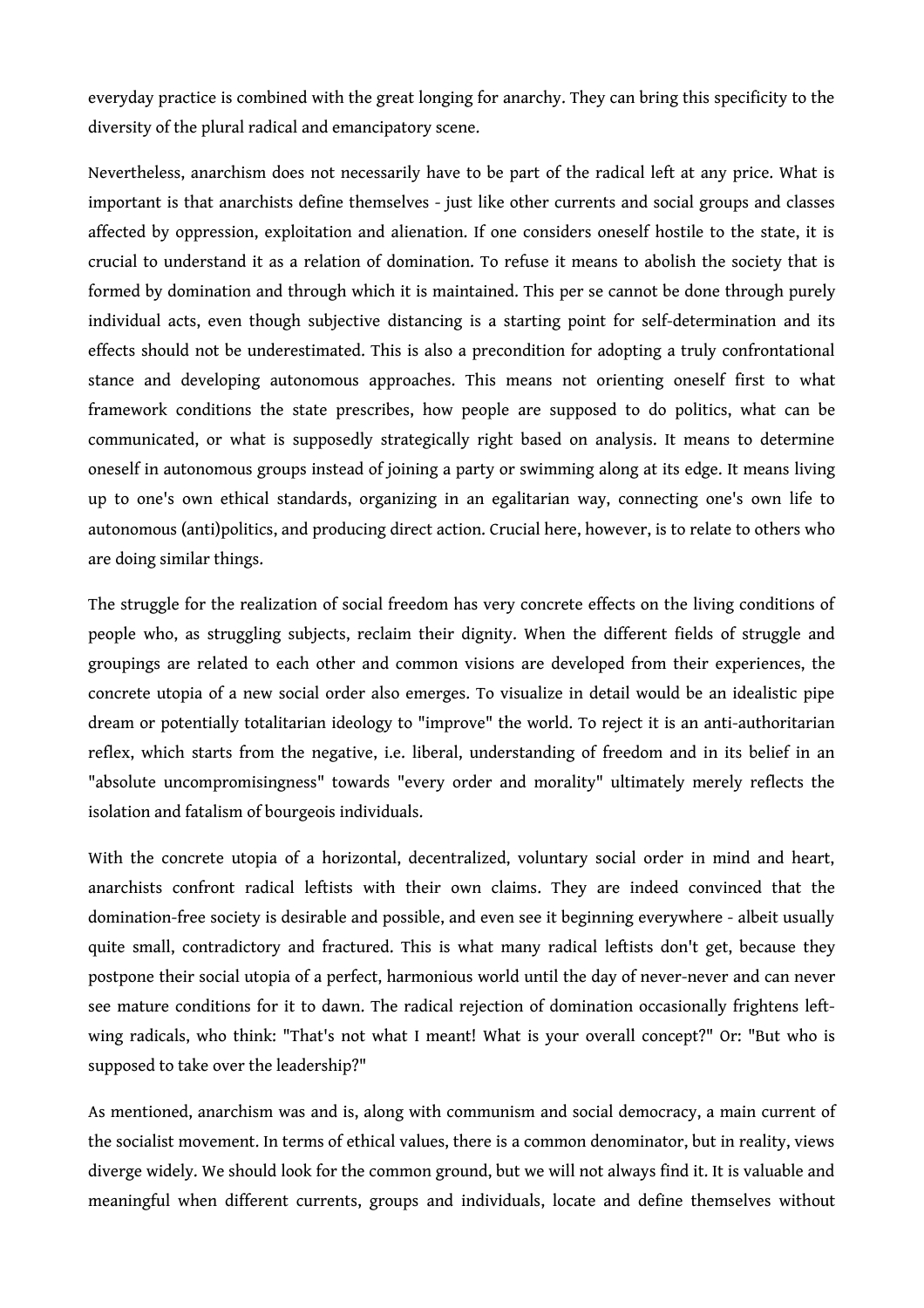clinging to identities because of it. Instead of defining themselves in distinction from others - which is a major reason for the unspeakable form of "critique" in radical leftist scenes - they can define themselves starting from themselves. As far as communism is concerned, there are essential ideas that anarchists share with it. However, they do not understand it as an economic and social order that could be introduced, but as lived practices of collective self-management, of need-oriented production and distribution of goods that we all need. The self-determination and self-development of all individual human beings is the great goal of all anarchists. This should not happen in a distant day, but already today. How it can be achieved and implemented, there are again different views. How should it be different when different people come together?

Anyone who feels restricted by every group and self-imposed rule; rigidly rejects every authority transferred voluntarily, for a period of time and according to competence, and then still believes himself to be "free of ideology" did not understand the basic conditions of the society and order of domination in which we live, and does not want to show a way to emancipation from it. I know that sounds arrogant. But it is also important to say that individualism and nihilism alone lead to a dead end. Wandering loners are part of the problem and not its solution. Consequently, they fight the society that created them, and thus strive towards their self-abolition. However, one must first be able to afford this privileged attitude. For most of the people affected by exploitation, oppression and alienation, the improvement of their living conditions is a necessity, which can only be achieved by overcoming the existing social order. This does not mean to start from a mass, neither to construct it nor to address it. However, different people in different social groups and classes can relate to each other and fight together for radical, comprehensive and lasting change. Anarchist groups can seek (potentially) very important tasks in this regard by engaging in direct action, disseminating skills, writing up stories, providing education and experiences, engaging diverse groups in dialogues, starting productive disputes, and developing collaborative discussions around strategies and visions.

Whether anarchists see themselves as part of "the" radical left, which as a supposedly unified subject is a fiction and a construct anyway, is less important. Presumably, however, with their approaches and practices they will repeatedly encounter and also work together with various radical leftists. Understandably, clear lines must also be drawn. They cannot create common ground with Stalinists, Maoists or anti-Semitic leftists. But even beyond that, it is important for anarchists to define their own project anew and starting from themselves. Away with the talk of an "united front" of the authoritarian left, because it was always a lie and leads nowhere! Please, please, finally stop with the we-are-all-left insanity, as propagated by the leftist movements. You party leftists, don't bore us with the old moralistic argument that we are responsible for the rise of the right. Forget it, you leftist strategists can't include us anarchists in your oh-so-clever mosaic fantasies, and you leftist theorists don't need to explain the world to us and what we should and shouldn't do in it. That's why anarchists will remain annoying tormentors against all assumed authority and leadership - be it radical left or other contexts. Anarchists have their own traditions, histories, experiences, ways of thinking, practices and networks.